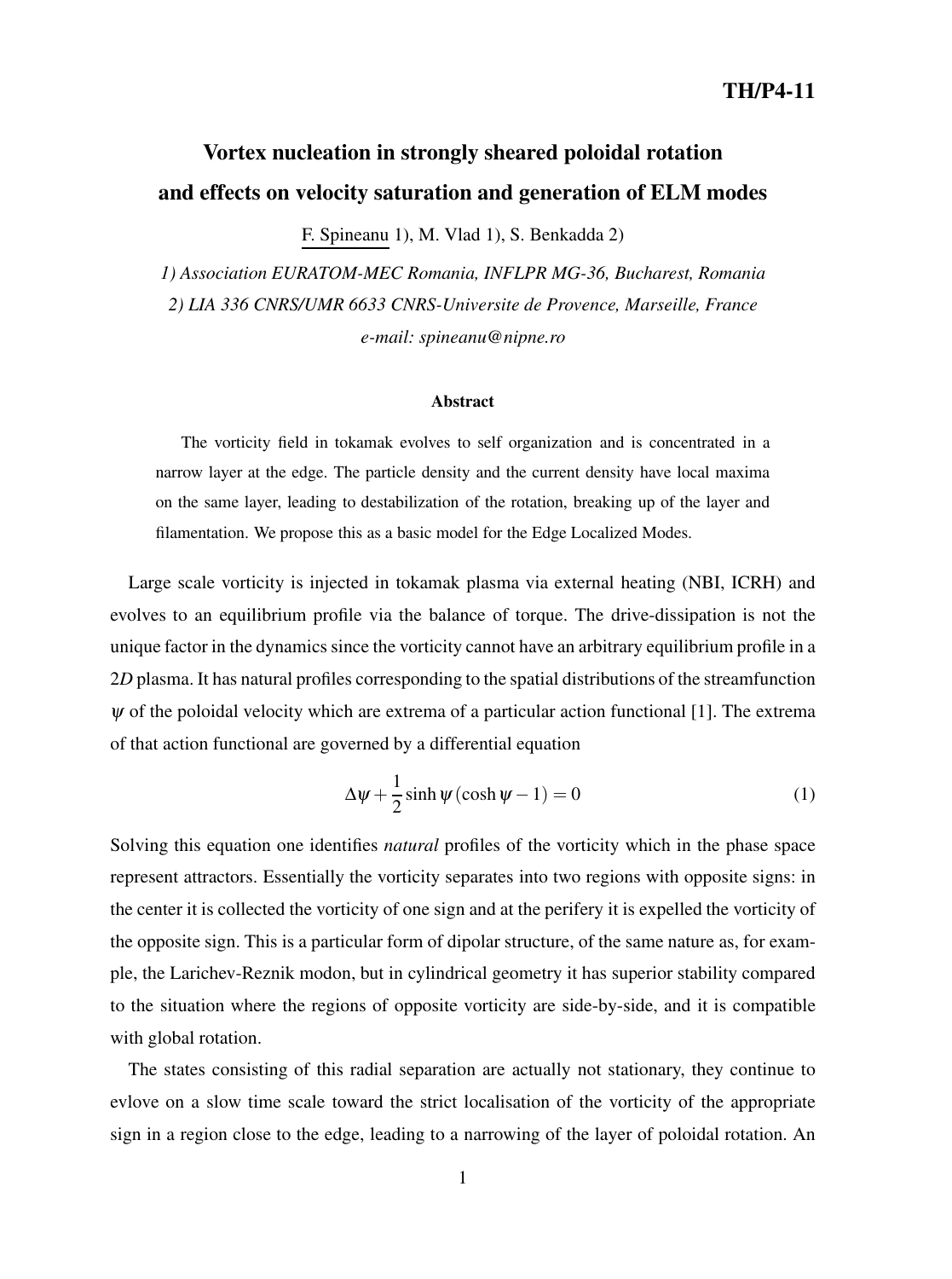indication of the direction of evolution is given by the following density of "energy" ( $v^2 = \Omega_{ci}$ )  $v^2/\kappa = \rho_s^{-1}$ 

$$
\mathcal{E} = v^2 \left(\frac{v^2}{\kappa}\right)^2 \frac{1}{4} \left[\frac{11}{8} \left(\sinh \psi\right)^2 \left(-2 + \cosh \psi\right) + \frac{3}{8} \cosh \psi\right]
$$
 (2)

**TH/P4-11**

According to the Ertel's theorem the particle density  $n(r,t)$  will tend to create a local maximum superimposed on the maximum of the vorticity  $\omega(r,t)$ . We argue that a similar process leads to concentration of the current density  $j(r,t)$  in the form of a layer of local maximum, (a current sheet) coinciding with the layer of the extremum of the peripheric vorticity. The position of the current density extremum evolves such as to coincide with the vorticity extremum since it removes terms of the "baroclinic" (but MHD-) type in the dynamics. The fact that the current density evolves such as its extrema coincide with the extrema of vorticity have been seen in both relaxed or transient MHD states and has been found experimentally in DIII-D [7]. The states described above, essentially based on vorticity radial distribution derived from Eq.(1) have relevance for the H mode. Several experimental studies of the H mode in tokamak have shown the presence of a narrow layer of sheared poloidal rotation which acts as a barrier to the transport of energy. With the continuous (slow time scale) concentration of vorticity into the narrow layer near the last closed magnetic surface, and the induced increase of particle density and current density in the same layer, this state becomes fragile to perturbations that have not been included in the action functional. Two perturbations are known to appear : vorticity concentration into filaments; and tearing of the current sheet with formation of local concentrations of current limited by a separatrix with two Y-type singular points. These two processes are acting together and synergetically.



Figure 1: Profile of poloidal rotation resulting from Eq.(1).

The Edge Localised Modes (ELM) appear as a fast, very strong, perturbation of this layer eventually leading to the suppression of the sheared rotation and its replacement by a periodic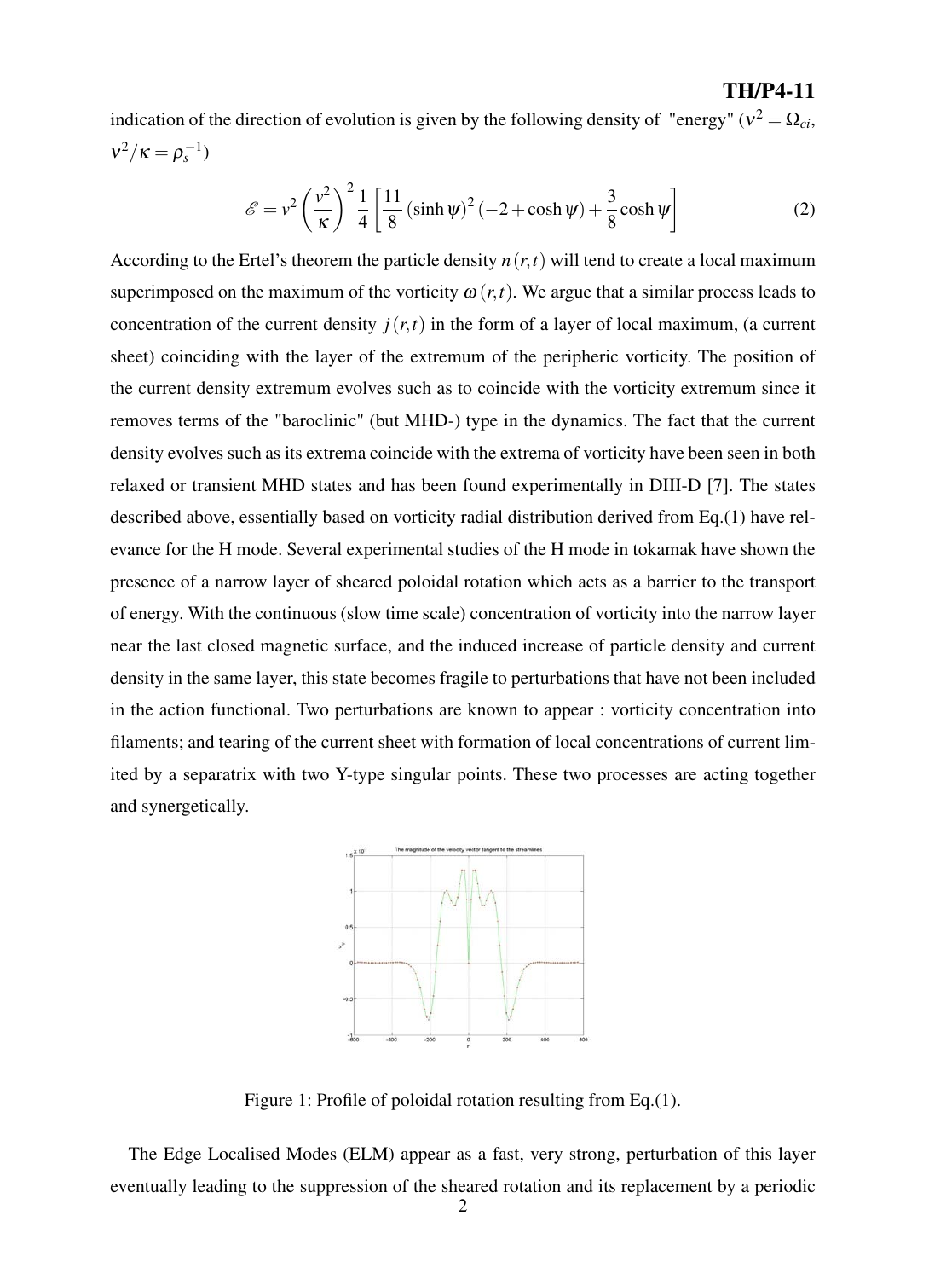chain of filaments. The evolution which starts from the strongly sheared rotation layer and leads to a set of filaments with high concentration of vorticity, particle density and current density has its origin in the vortex nucleation.

At the origin of the vortex nucleation is the fact that, for a fluid in rotation, it is energetically more favorable to generate localised vortical structures immersed in the flow than to maintain the uniform structure of the flow field. This has been shown for rotating Navier-Stokes fluids, protoplanetary disks, planetary atmosphere; the standard examples are the rotating Bose-Einstein condensates and the superfluids. In a 3*D* study of the *atmospheric mesocyclone* [2] it has been identified a very rapid concentration of the vorticity, in which the narrow circular band of vorticity is replaced with a set of strongly concentrated filaments disposed periodically on the circle, a process in which the two-dimensional aspect is dominant (the concentration takes place due to negative convergence of vorticity toward the final very localized structures). The example of superfluids deserves some discussion [4]. The velocity of a superfluid is potential  $\mathbf{v}_s = \nabla \chi$  (*i.e.* irrotational) as long as there are no vortices present in the fluid. When vortices nucleate, they appear as *line deffects*, stable string-like structures with a central hard *core* and with the order parameter (complex function whose phase is  $\chi$ ) vanishing in the center of the core. A vortex is a *line singularity* in the coherent order-parameter field. For superfluids the phase of the order parameter varies with 2π*n* when turning around the core. The *circulation* around the core is quantized  $\int d\mathbf{l} \cdot \mathbf{v}_s = \kappa n$ . This means that the azimuthal velocity is  $v_{s\theta} = \kappa n/2\pi r$ . The energy per unit length (the *line tension* of the vortex string) is

$$
\varepsilon_V = \frac{\rho_0 \kappa^2}{4\pi} n^2 \ln\left(\frac{r_V}{r_c}\right)
$$

 $\frac{rv}{r_c}$  is the ratio is of the distance between two vortices and the radius of the core. The condition of creation of a vortex *ring* with radius *R* and core radius *a* has been formulated by Feynman : the velocity of the superfluid component must be greater than the velocity self-induced by the ring  $V_{sf} > V^{ring} = \frac{C}{R} \ln \left( \frac{8R}{a} - 1 \right)$  and the self-energy of the flow in a vortex ring is

$$
E^{ring} = \frac{C'}{R} \left[ \ln \left( \frac{8R}{a} \right) - 3 \right]
$$

Since it is a threshold for nucleation, this energy is taken by **Langer Fischer** at the exponent of a barrier-type expression for the probability of nucleation

$$
\Gamma = \Gamma_0 \exp\left(-\frac{E^{ring}}{kT}\right)
$$

A rotating superfluid should be seen as a metastable state of a supersaturated vapor. There is a finite probability of nucleation of the stable phase. The generation of a vortex is similar to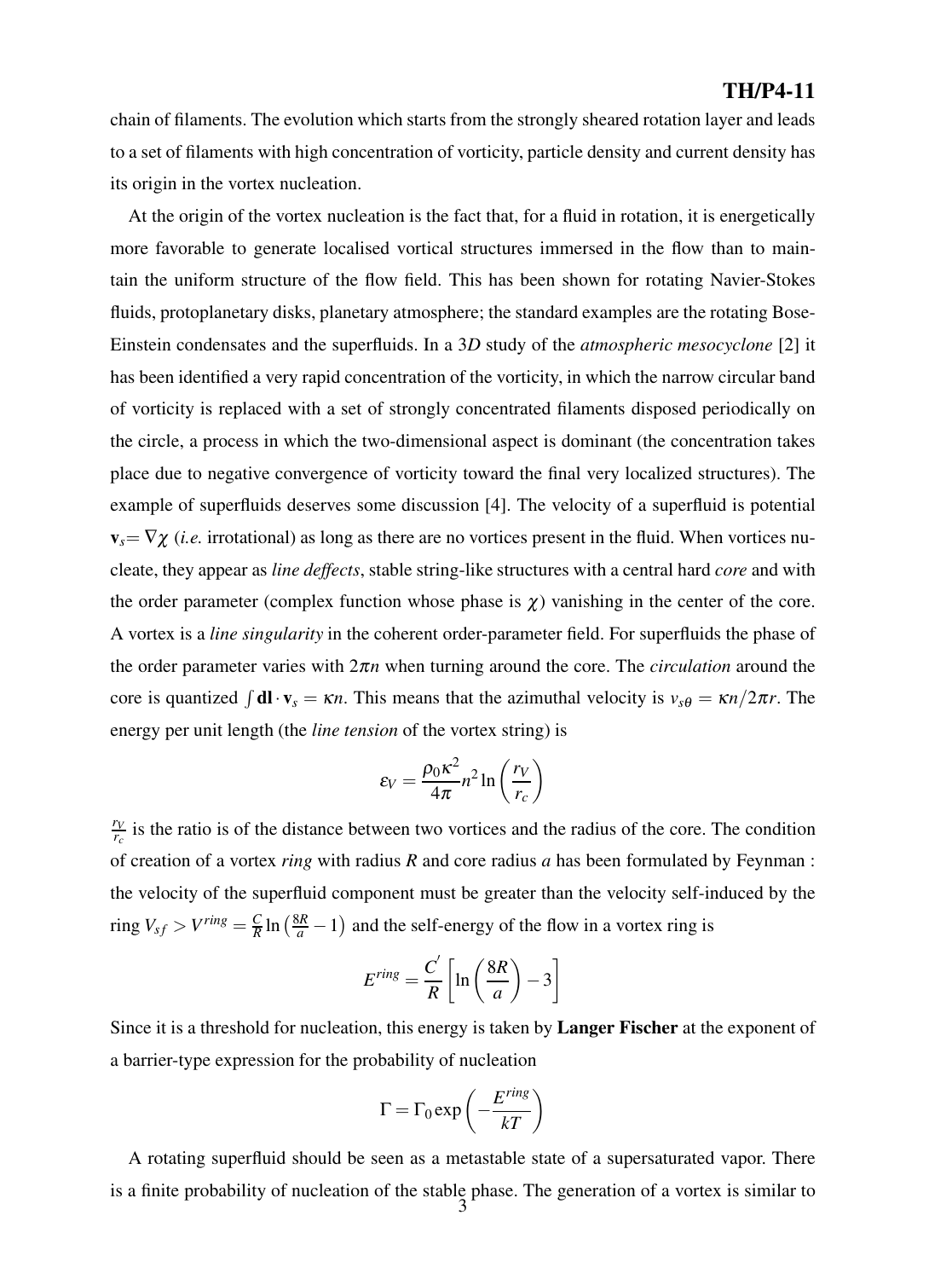the condensation of a droplet of a liquid phase from a gas at the critical state and the energy is lowered. It is proved by numerical simulations and by mathematical analysis of the bounds for the *minimisers* that a superconducting fluid rotated in a two dimensional geometry evolves through a series of transitions consisting of nucleation of vortices. The uniform state, rotating but without vortices is stable up to a certain angular velocity. Then a vortex nucleates in the fluid. For even higher velocities another vortex is nucleated and so on. This process manifests *hysteresis* due to the interplay between the branch with vortices and the branch with uniform fluid. Summarizing, for superfluids the nucleated vortices are topological and the equation is the Nonlinear Schrodinger Equation. It is actually the same as what results from the field-theoretical model of point-like vortices for the Euler equation [3]. We will use this below.

The physical process of generation of filaments inside the sheared velocity layer, followed by their growth until the suppression of the poloidal flow cannot be attributed to a spontaneous nucleation as in superfluids, *i.e.* the superfluid paradigma of vortex nucleation cannot be directly applied to the ELM problem. However there is a physical process of generation of localised structures of vorticity due to a transient Kelvin-Helmholtz (KH) event. In such an event a piece of fluid from the region of high vorticity is transported inside the flow and deformed into a double spiral. We can now invoke the field-theoretical model of the ion-hydrodynamics, build on the discrete model of point-like vortices interacting in plane by the short range potential,  $K_0(r/\rho_s)$  [5]. This leads to Eq.(1) but this model is non-Abelian and has trivial topology. It has been noted, however, that this model descends to an *Abelian dominated* dynamics [6], where the equation of the stationary states (instead of Eq.(1)) is

$$
\Delta \psi - \exp(\psi) [\exp(\psi) - 1] = 0 \tag{3}
$$

Notably, this model restores the topological constraint (the energy is bounded from below by a topological flux Φ),

$$
\mathscr{E} \ge \nu^2 \Phi \tag{4}
$$

and has *ring*-type vortical solutions. We can consider that such a state saturates and stabilizes the double-spiral distribution of vorticity emerging from the KH event.

Depending on the dimensions, the element of vorticity that is absorbed into the shear layer can have different evolutions. If the double spiral blob is small it takes a long time before being dissipated by the parallel electron dynamics and it is easily advected via the Magnus force modified by the effect of pressure variation, inside the layer. The vortex nucleation converts a part of the angular momentum in the volume of the layer into a discrete set of blobs of vorticity which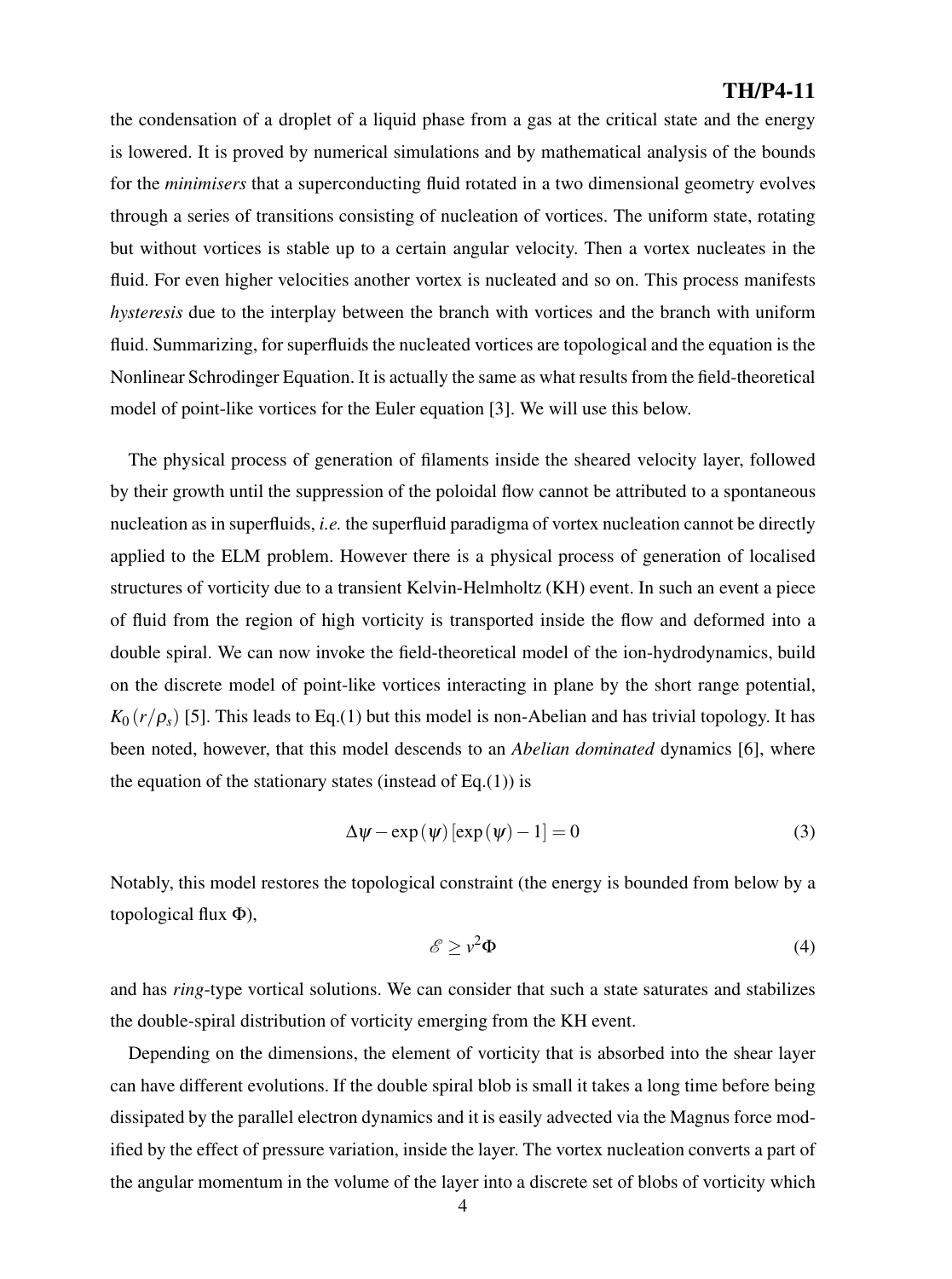later are disipated. This provides implicitely an additional mechanism of transport of angular momentum leading to saturation of the velocity in the sheared layer. When the amplitude of the double spiral from the transient KH event is high enough, the threshold given by the topological bound Eq.(4) is overcomed and the double spiral transforms into a ring vortex whose stability is protected by the topological bound.

In the local coordinate system attached to the double spiral, the evolution consists of a contractive motion of the tip of the spiral, toward the center of the spiral

$$
\frac{\rho}{B^2} \left( \frac{\partial}{\partial t} + v_r \frac{\partial}{\partial r} \right) \nabla^2 \phi = \nabla_{\parallel} j_{\parallel}
$$

This is actually a pinch of the full structure and consists of the stretching of the initial plasma element along the path of the spiral with simultaneous advancement of the rotating spiral body toward the center (diffusion takes place simultaneously). The radial compression  $v_r$  is determined from the spiral field

$$
\psi = A(r) \exp \{i [\varphi(r) - \omega t - m\theta]\}
$$

The wavenumber of the spiral is  $k = \frac{d\varphi}{dr}$  and the winding number of the spiral is given by the angle between the tangent to the spiral and the circle centered at the center of the spiral  $tan(\theta) = \frac{m}{r\varphi'(r)} = \frac{m}{kr}$ . This is a *trailing* spiral, that come from exterior and arrive in the center  $\frac{d\theta}{dr}$  < 0, *k* < 0, with *v<sub>r</sub>* < 0. The parallel current is pushed to the parallel direction by the local pinch of the vorticity associated with the evolution of the double spiral in a KH event. Being a transient event and at low collisionality, the only damping of the current in the parallel direction comes from the poloidal magnetic pumping, but this is reduced because the squeezing factor is high, due to the strong radial electric field in the sheared velocity layer. The current in the parallel direction being enhanced from the vorticity pinch (in the double spiral) it will provoke a local magnetic structure that will produce a swirl, and this swirl enhances the stabilization of the vorticity filamentation process.

This dynamics can explain the formation and stabilization of the vortical structures inside the layer of poloidal rotation but we still need to explain the break up of the layer. Two processes can be invoked, both leading to dynamics which is typical for the Chaplygin gas with strange polytropic or negative temperature. They have been discussed by Trubnikov and by Bulanov and Sasorov.

The concentration of the vorticity in the rotation layer induce a concentration of current density in the same layer, *i.e.* a current sheet (see Fig.9 of Burrell *et. al [7]*). The current sheet is unstable to the tearing instability and it can be torn apart into strips of current. The geometry  $\frac{5}{9}$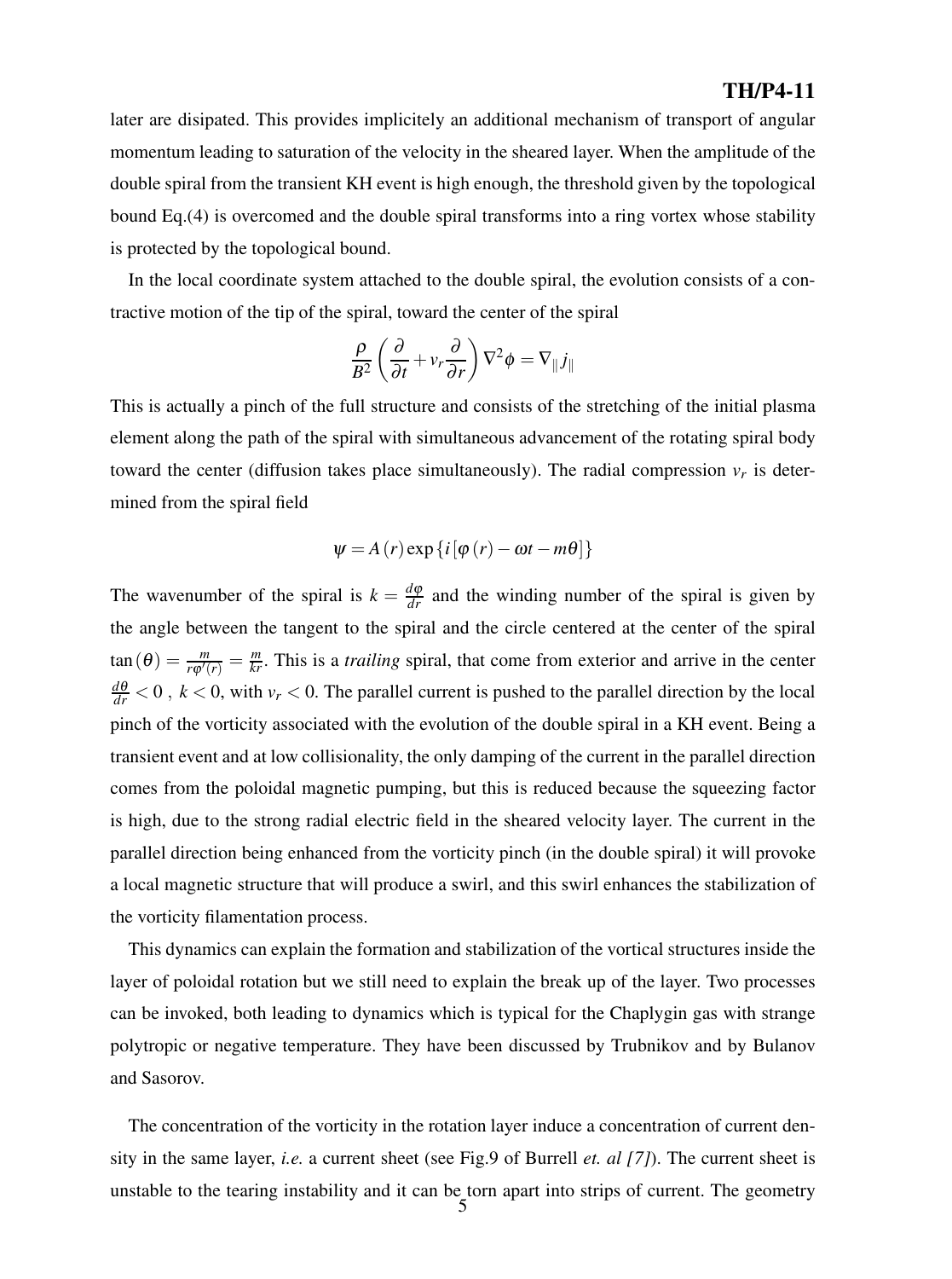adopted by Trubnikov [8] is adequate for studying the tearing of the particle density distribution in the layer. The width is initially  $L_0$  and it evolves to a profile  $L$  which is variable along the direction *y* of the layer (poloidal). The coordinate *x* is perpendicular on the layer in the equilibrium position (radial). The magnetic field has a shear  $B = B_y(x) = -B_0 \tanh(x/L)$  (this should be the Harris profile) and the *z* component of the magnetic potential  $A \equiv A_z$  gives  $B_y = \partial A/\partial x$ with  $A = -LB_0 \ln \cosh(x/L)$  in the unperturbed state. The magnetic field has the magnitude  $B_0$ at the upper and lower limits of the layer (with opposite directions).

The process consists of the deformation of the profile of the leyer  $L_0 \rightarrow L(t, y)$ . In the layer there is the current and on every unit length of the layer along *x* the total current is  $i^0_z$ .

The first assumption is that in the *long wave* limit the magnetic field at the surfaces of the deformed layer does not differ too much of *B*0. Then the total current per unit of *y*-length is always the same  $i_z = L(t, y) j_z = i_z^0 = cB_0/(2\pi)$ . The current density is  $j_z = en(v_{iz} - v_{ez})$  $(e = |e|, n_e = n_i = n)$ . Then

$$
v_{iz} - v_{ez} = \frac{cB_0}{2\pi enL(t, y)}
$$
\n<sup>(5)</sup>

We note that the product *nL* is actually the density of the plasma and the equation of continuity is  $\frac{\partial}{\partial t}(nL) + \frac{\partial}{\partial y}(v nL) = 0$  where *v* is the velocity of plasma along the direction of the layer, *y*. One can introduce a normalized density of plasma  $\rho(t, y) = nL(t, y)/(n_0L_0)$  and the previous equation becomes the usual density conservation

$$
\frac{\partial \rho}{\partial t} + \frac{\partial}{\partial y} (\rho v) = 0 \tag{6}
$$

The equation of motion is

$$
\frac{\partial v}{\partial t} + v \frac{\partial v}{\partial y} = \frac{1}{nm_i c} \left( -j_z B_x \right) = \frac{e}{m_i c} \left( v_{iz} - v_{ez} \right) \frac{\partial A}{\partial y}
$$
(7)

The system is invariant along the *z* direction which means that the generalized momenta of the electrons and of ions are conserved  $m_i v_{iz} + \frac{e}{c}A$  =const,  $m_e v_{ez} - \frac{e}{c}A$  =const', leading to

$$
\frac{\partial A}{\partial y} = -\frac{cm_i m_e}{e(m_e + m_i)} \frac{\partial}{\partial y} (v_{iz} - v_{ez})
$$
(8)

The difference of the two velocities is obtained from the continuity equation, expressed in terms of the quantity  $nL$ ,  $v_{iz} - v_{ez} = \frac{cB_0}{2\pi}$  $\frac{1}{nL} = \frac{cB_0}{2\pi n_0L_0}$  $\frac{1}{\rho}$  and the equation of motion becomes

$$
\frac{\partial v}{\partial t} + v \frac{\partial v}{\partial y} = c_0^2 \frac{1}{\rho^3} \frac{\partial \rho}{\partial y}
$$
(9)

The constant is  $c_0^2 = \frac{cm_e}{(m_e + m_i)}$  $\int$   $\frac{cB_0}{a}$  $2\pi n_0L_0$  $\int_{0}^{2} = \frac{2v_A \delta_0}{L_0}$ . This is a Chaplygin gas and is subject to the so-called "drop-on-ceil" instability, known that transforms a uniform layer of density into a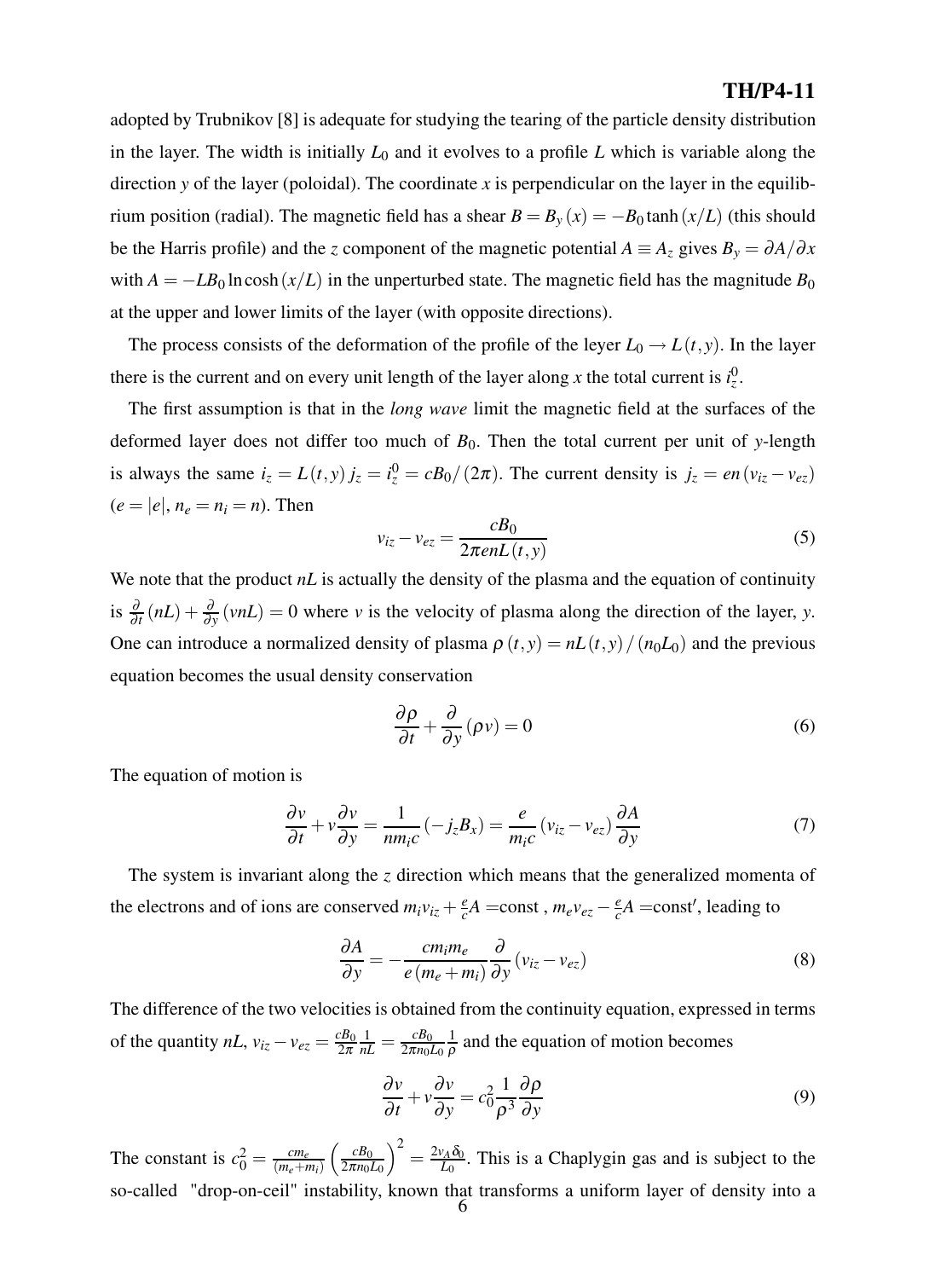discrete set of patches with high concentration of the density separated by regions with almost vanishing magnitude of the density.

The equations (6) and (9) are solved by Trubnikov using a *hodograph* transformation. The formulas are

$$
\frac{nL}{n_0L_0} = \rho(t, y) = \frac{\sinh(|\tau|)}{\cosh(\tau) - \cos\chi} , \frac{v}{c_0} = -\frac{\sin\chi}{\sinh(|\tau|)}
$$

where  $\tau = t/t_* < 0$ ,  $\chi = y/c_0t_*$ . The *time*-like variable  $\tau$  is introduced such that the unperturbed state is located at *t* →  $-\infty$  and the complete *tearing* of the layer is done when  $\delta \chi = \pi$ , at  $\tau = 0$ . Trubnikov obtains a solution that exhibits modulation of the particle density of the layer in the form of periodic, very narrow, quasi-singular maxima, between which the density is extremely small. The quickest growing solution is the periodic one

$$
\pm \frac{y}{c_0 t_*} = \chi(\tau, \rho) = z + \arctan\left(\frac{z}{r-1}\right)
$$

$$
z = \sqrt{\exp(-\tau/2) - \left(\frac{1}{\rho} - 1\right)^2}
$$

The density varies between the limits

$$
\frac{1}{1+\exp\left(-\left|\tau\right|\right)}=\rho_{\min}<\rho<\frac{1}{1-\exp\left(-\left|\tau\right|\right)}
$$

The solution describes periodic hills whose maxima become infinite at  $\tau \rightarrow -0$ .

The break up of a strong current shear ( $v_{ez}/v_{eTh} \gg 1$ ) and the concentration of the current density in periodic filamentary structures has been studied by Bulanov and Sasorov [9]. When a tearing takes place and a strip of width 2*a* on the *y* (poloidal) direction is formed, the motion of the edge of the tear  $a(t)$  has a uniform acceleration in time,

$$
a(t) = \frac{1}{12} \frac{B_0^2}{\mu_0 n_s m_i L} t^2
$$

This velocity is higher than the sound speed and shows that the tearing progresses very fastly, leading to the vanishing of the current density  $j(r,t)$  on large poloidal intervals and concentration to quasi-singular value of  $j(r,t)$  at certain filaments which are disposed periodically.

This dynamics is particularly interesting since it starts from a perturbation of  $j(r,t)$  which can be produced by the stabilized vorticity filamentation discussed above. The two process mentioned above are strictly nonlinear, *i.e.* they cannot be identified perturbatively.

In conclusion, we summarize the connections that have been identified. The natural distribution of the vorticity in the meridional plasma section has a dipolar character but with circular symmetry, which means a ring of vorticity at the plasma edge. This state is not the absolute extremum of the action functional, therefore it still evolves and the concentration of vorticity